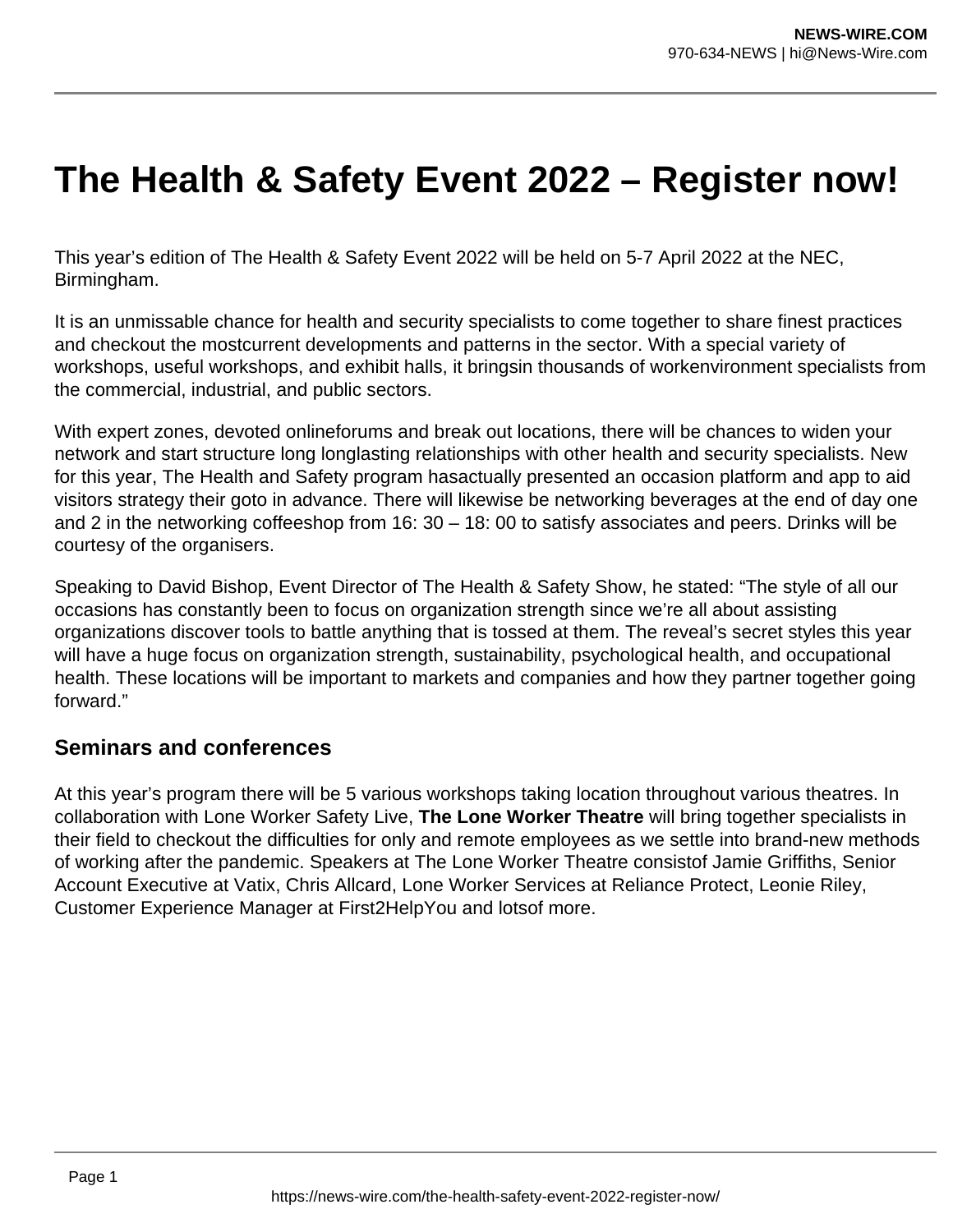

**The Knowledge Exchange Theatre** supported by Health & Safety Matters (HSM) and sponsored by Citation, will function a series of panel conversations covering the obstacles dealtwith by health and security specialists and professionals. Attendees can anticipate to hear talks covering the value of utilizing ideal breathing security, and the dos and wear'ts of hand defense.

In collaboration with Driving for Better Business, the **Driver Safety Theatre** will hear from specialists sharing a series of discussions and panel conversations covering legislation updates, motorist tiredness, interruption, personnel culture and lorry security.

New to the program this year there will be 2 extra theatres consistingof the Safer Logistics Theatre and The Keynote Theatre. Sponsored by Toyota Material Handling and supported by Handling & Storage Solutions (HSS) the **Safer Logistics Theatre** will function a variety of specialists goingover different proactive approaches to security within the office, providing visitors more understanding to takeon difficulties within their workenvironment.

In cooperation with Health and Safety Executive (HSE), NEBOSH and HSE Recruitment Network, the Keynote Theatre will welcome crucial market speakers who will be supplying the newest news and updates as well as guidelines, assistance, and training within the health and security market. It will consistof styles such as working with market professionals, discussions, case researchstudies, job-related tension, musculoskeletal conditions, security culture, information, and leading indications. All the conferences and workshops are complimentary to participatein.

## **Important info to note:**